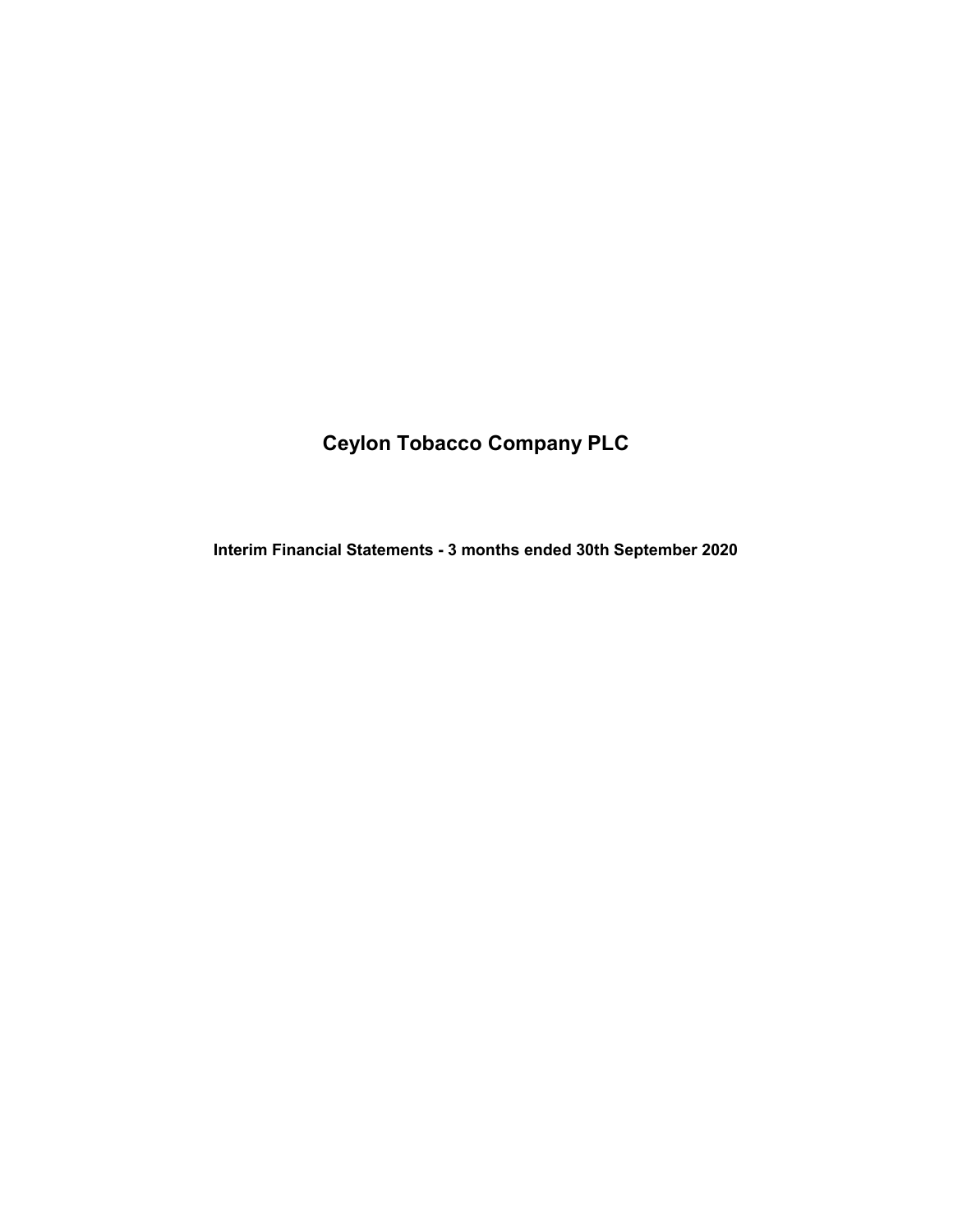### Ceylon Tobacco Company PLC

### Summary of Performance for the 3 months ended 30th September 2020

The Company's performance in the three months ended 30th September 2020, show a healthy recovery reverting to nearly early 2020 pre-COVID-19 levels and posted a growth in sales volumes in comparison to the previous quarter of the year due to countrywide resumption of economic activities from mid-May onwards. Consequently, the Company's turnover and the Government revenue through Excise and other levies for the quarter grew by 26% and 28%, respectively in comparison to the same period of last year.

The Company's profit before income tax for the period recorded LKR 8.5bn, while the Company's profit after tax for the three months ended 30th September reported as LKR 4.9bn. The business recovery for the quarter is encouraging and the Company is cautiously optimistic of the future in anticipation of the gradual revival of the economy and robust plans in place to drive productivity and efficiency improvements for the balance period of the year.

Effective management nationally of the global pandemic will be crucial and the Company is committed towards the continuation of business activities subject to strict compliance with employee health and safety guidelines and other directions of the Government.

### Dividends

The Directors recommend a third interim dividend of Rs. 19.00 per share to be paid by the 9th December 2020.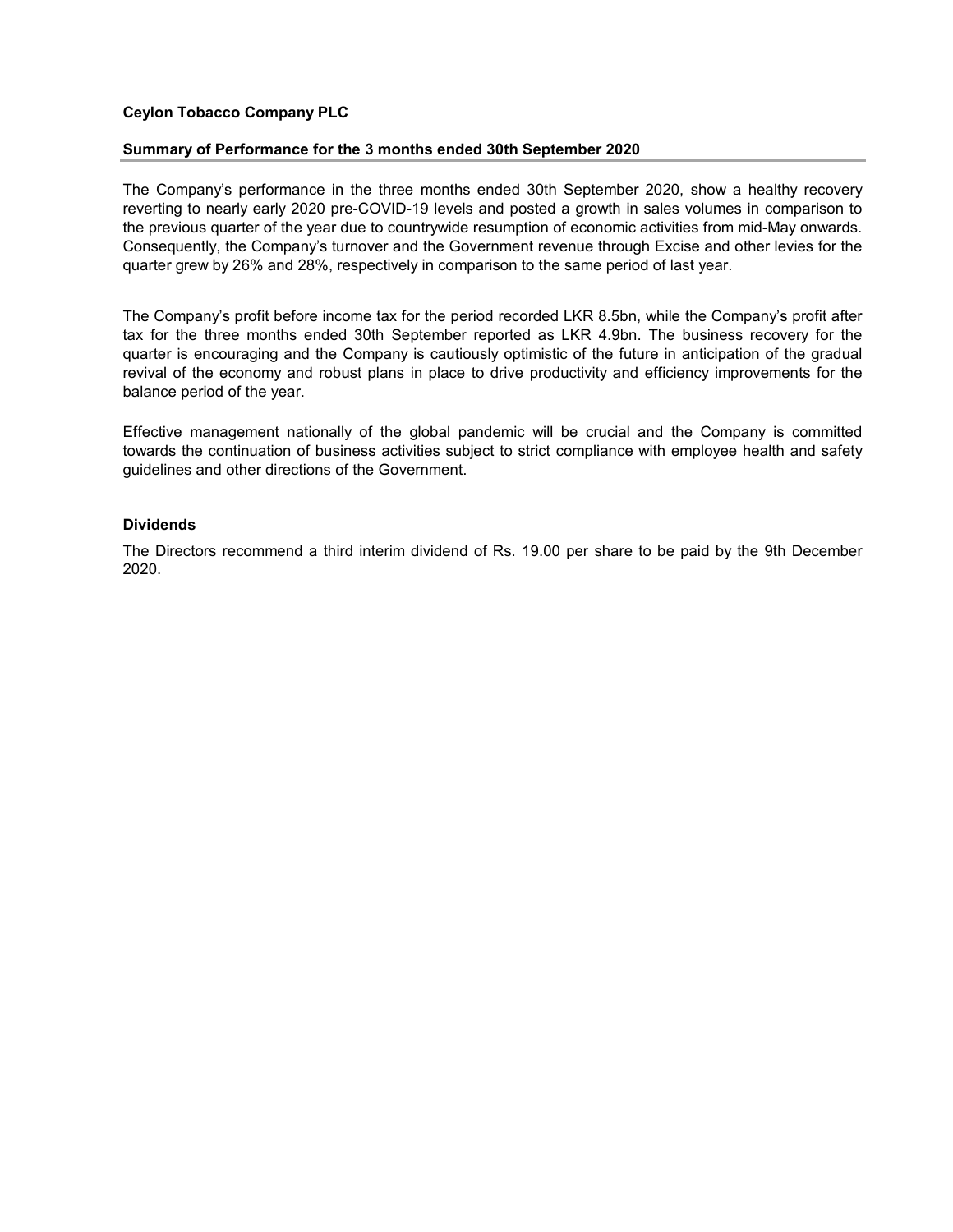Statement of Profit or Loss and Other Comprehensive Income

(all amounts in Sri Lanka Rupees millions)

|                                              | 3 months ended 30 September |            | 9 months ended 30 September |            |
|----------------------------------------------|-----------------------------|------------|-----------------------------|------------|
|                                              | 2020                        | 2019       | 2020                        | 2019       |
|                                              | <b>Un-audited</b>           | Un-audited | <b>Un-audited</b>           | Un-audited |
| Turnover                                     | 44,589                      | 35,267     | 103,003                     | 105,763    |
| <b>Government Levies</b>                     | (33, 558)                   | (26, 304)  | (78, 135)                   | (79, 923)  |
| Revenue                                      | 11,031                      | 8,963      | 24,868                      | 25,840     |
| Other operating income                       | 14                          | 13         | 37                          | 37         |
| Raw material used                            | (696)                       | (547)      | (1,744)                     | (1,520)    |
| Employee benefit expense                     | (470)                       | (320)      | (1,016)                     | (925)      |
| Depreciation & amortisation expense          | (85)                        | (74)       | (250)                       | (220)      |
| Other operating expenses                     | (1, 436)                    | (910)      | (3,088)                     | (2, 545)   |
| Net finance income                           | 168                         | 414        | 607                         | 1,276      |
| Profit before income tax                     | 8,526                       | 7,539      | 19,414                      | 21,943     |
| Income tax expenses                          | (3, 593)                    | (3,027)    | (7, 449)                    | (8,686)    |
| Profit for the period                        | 4,933                       | 4,512      | 11,965                      | 13,257     |
| <b>Other Comprehensive Income</b>            |                             |            |                             |            |
| Re-measurement of defined benefit obligation | (15)                        | (1)        | (85)                        | (46)       |
| Total comprehensive income for the period    | 4,918                       | 4,511      | 11,880                      | 13,211     |
| Earnings Per Share (basic and diluted)       | 26.33                       | 24.09      | 63.87                       | 70.77      |

The Notes form an integral part of these Interim Financial Statements.

ζ à ………………………………………

Umair Luqman Finance Director Date : 10th November 2020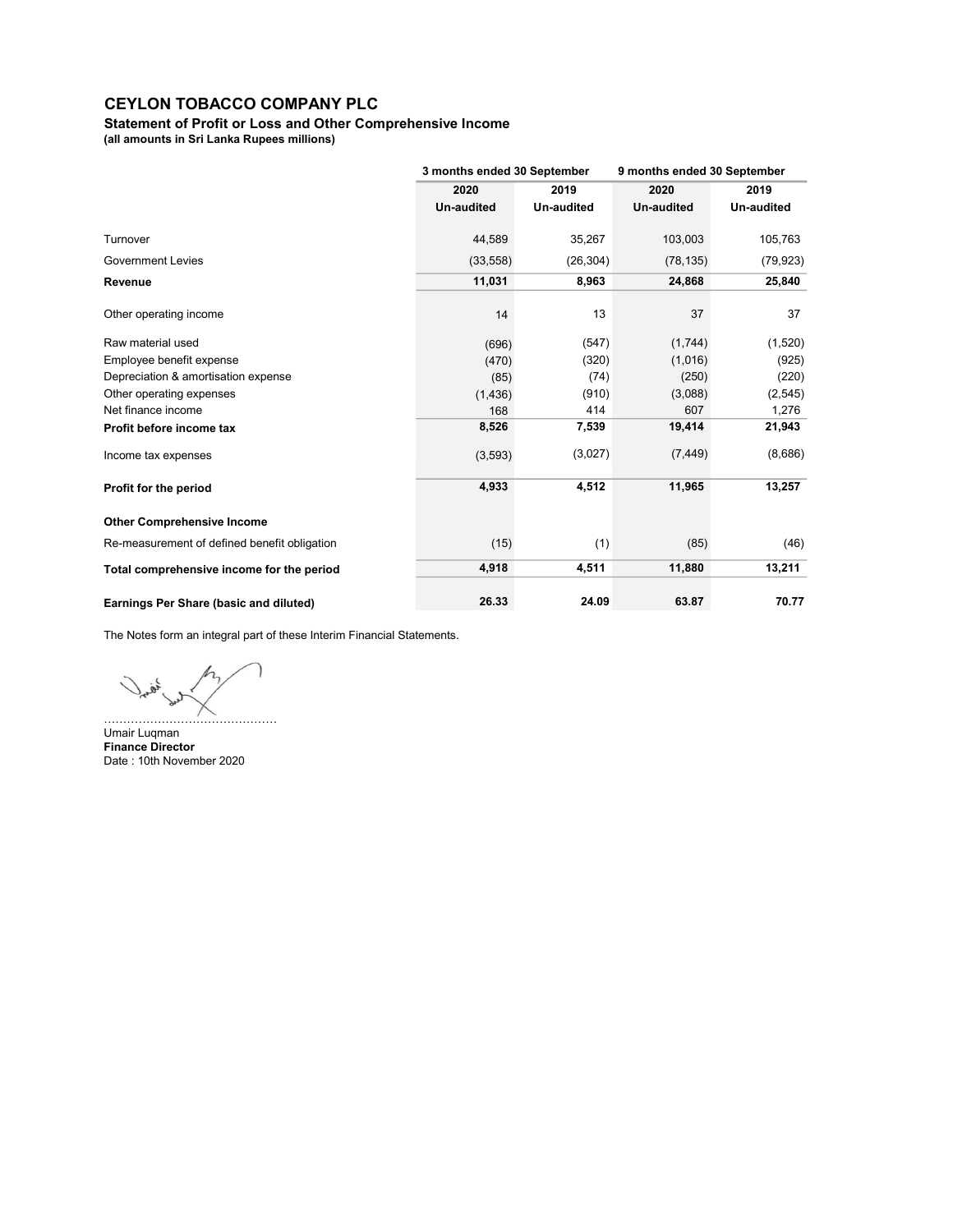Statement of Financial Position

(all amounts in Sri Lanka Rupees millions)

|                                             | 30-Sep            | 31-Dec         |
|---------------------------------------------|-------------------|----------------|
|                                             | 2020              | 2019           |
| <b>Assets</b>                               | <b>Un-audited</b> | <b>Audited</b> |
|                                             |                   |                |
| <b>Non-current assets</b>                   |                   |                |
| Property, plant and equipment               | 3,912             | 3,978          |
| Intangible assets                           | 2                 | 3              |
| Employee benefit asset                      | 99                | 197            |
| Other receivables                           | 111               | 116            |
| <b>Total non-current assets</b>             | 4,124             | 4,294          |
| <b>Current assets</b>                       |                   |                |
| Inventories                                 | 3,178             | 2,729          |
| Trade and other receivables                 | 3,623             | 2,799          |
| Cash and cash equivalents                   | 21,570            | 16,845         |
| Asset held for sale                         | $\mathbf{0}$      | 0              |
| <b>Total current assets</b>                 | 28,371            | 22,374         |
|                                             |                   |                |
| <b>Total assets</b>                         | 32,495            | 26,668         |
|                                             |                   |                |
| <b>Equity and Liabilities</b>               |                   |                |
| Equity                                      |                   |                |
| Stated capital                              | 1,873             | 1,873          |
| Retained earnings                           | 5,989             | 2,750          |
| Total equity attributable to equity holders | 7,862             | 4,623          |
| <b>Non-current liabilities</b>              |                   |                |
| Unfunded retirement benefit obligation      | 0                 | 0              |
| Deferred tax liabilities                    | 466               | 597            |
| Lease liabilities                           | 74                | 119            |
| <b>Total non-current liabilities</b>        | 540               | 716            |
| <b>Current liabilities</b>                  |                   |                |
| Trade and other payables                    | 18,539            | 10,681         |
| Lease liabilities                           | 108               | 100            |
| <b>Current taxation</b>                     | 5,133             | 6,475          |
| Dividends payable                           |                   | 3,746          |
| Unclaimed dividends                         | 313               | 327            |
| <b>Total current liabilities</b>            | 24,093            | 21,329         |
|                                             |                   |                |
| <b>Total liabilities</b>                    | 24,633            | 22,045         |
| <b>Total equity and liabilities</b>         | 32,495            | 26,668         |
| Net Asset Per Share                         | 41.97             | 24.68          |
|                                             |                   |                |

The Notes form an integral part of these Interim Financial Statements.

I certify that these financial statements have been prepared in compliance with the requirements of the Companies Act, No. 07 of 2007.

Umair Luqman Finance Director Date : 10th November 2020

The Board of Directors is responsible for the preparation and presentation of these financial statements.

Approved and signed for and on behalf of the Board of Directors:

Nedal Salem Umair Luqman<br> **Managing Director and CEO** The Triance Director Managing Director and CEO<br>Date: 10th November 2020

Date : 10th November 2020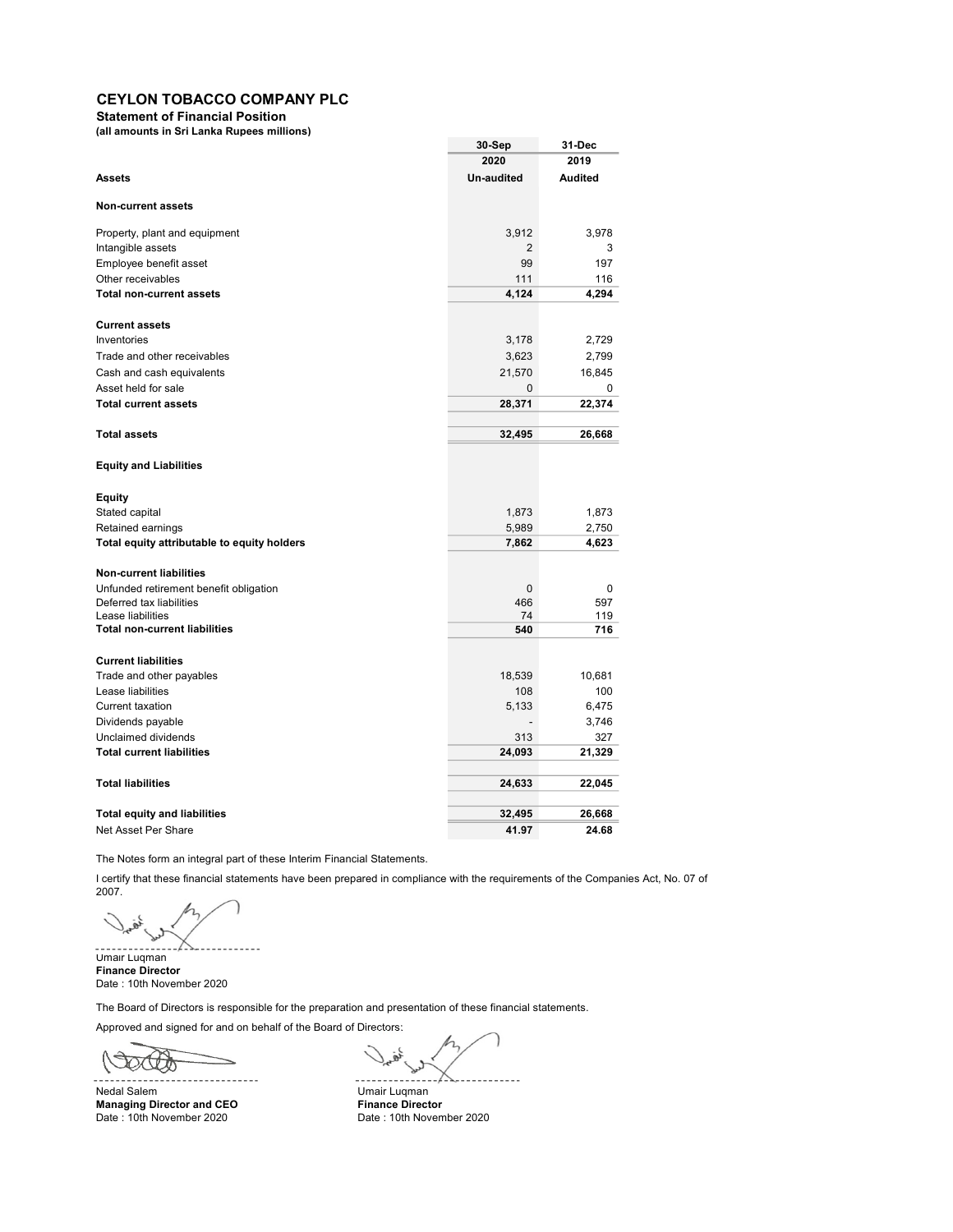## Statement of Cash Flows

(all amounts in Sri Lanka Rupees millions)

|                                                                                                          | 9 months ended 30 September |            |  |
|----------------------------------------------------------------------------------------------------------|-----------------------------|------------|--|
|                                                                                                          | 2020                        | 2019       |  |
|                                                                                                          | <b>Un-audited</b>           | Un-audited |  |
| Cash flows from operating activities                                                                     |                             |            |  |
| Profit before Tax                                                                                        | 19,414                      | 21,943     |  |
| Adjustments for:                                                                                         |                             |            |  |
| Depreciation & amortisation expense                                                                      | 251                         | 214        |  |
| Interest expense                                                                                         | 18                          | 25         |  |
| Interest income                                                                                          | (626)                       | (1,301)    |  |
| Write off of property, plant & equipment                                                                 | 13                          | 6          |  |
| Net interest on retirement benefit obligations                                                           | 42                          | (5)<br>47  |  |
| Provision for obsolete inventories and doubtful Debts<br>Operating profit before working capital changes | 19,112                      | 20,929     |  |
|                                                                                                          |                             |            |  |
| Changes in working capital                                                                               |                             |            |  |
| Inventories                                                                                              | (448)                       | 270        |  |
| Trade & other receivables                                                                                | (861)<br>7,858              | (272)      |  |
| Trade & other payables                                                                                   |                             | 70         |  |
| Cash generated from operations                                                                           | 25,661                      | 20,997     |  |
| Interest received                                                                                        | 626                         | 1.301      |  |
| Interest paid                                                                                            | (18)                        | (25)       |  |
| Income tax paid                                                                                          | (8,921)                     | (7,989)    |  |
| Net cash generated from operating activities                                                             | 17,348                      | 14,284     |  |
| Cash flows from investing activities                                                                     |                             |            |  |
| Purchase and construction of property, plant & equipment                                                 | (134)                       | (236)      |  |
| Purchase of intangible assets                                                                            |                             | (3)        |  |
| Net cash used in investing activities                                                                    | (134)                       | (239)      |  |
| Cash flows from financing activities                                                                     |                             |            |  |
| Dividends paid                                                                                           | (12, 375)                   | (12, 831)  |  |
| Unclaimed dividends paid                                                                                 | (27)                        | (3)        |  |
| Payment of finance lease liabilities                                                                     | (87)                        | (70)       |  |
| Net cash outflow from financing activities                                                               | (12, 489)                   | (12, 904)  |  |
| Net (decrease)/ increase in cash & cash equivalents                                                      | 4,725                       | 1,141      |  |
| Cash & cash equivalents at the beginning of year                                                         | 16,845                      | 20,153     |  |
| (Decrease)/ Increase in cash                                                                             | 4,725                       | 1,141      |  |
| Cash & cash equivalents at the end of the period                                                         | 21,570                      | 21,294     |  |
|                                                                                                          |                             |            |  |
| Analysis of cash & cash equivalents at the end of the period                                             |                             |            |  |
| Cash in hand & bank balances                                                                             | 21,570                      | 11,294     |  |
| Short term investments                                                                                   | 0                           | 10,000     |  |
| Total cash & cash equivalents                                                                            | 21,570                      | 21,294     |  |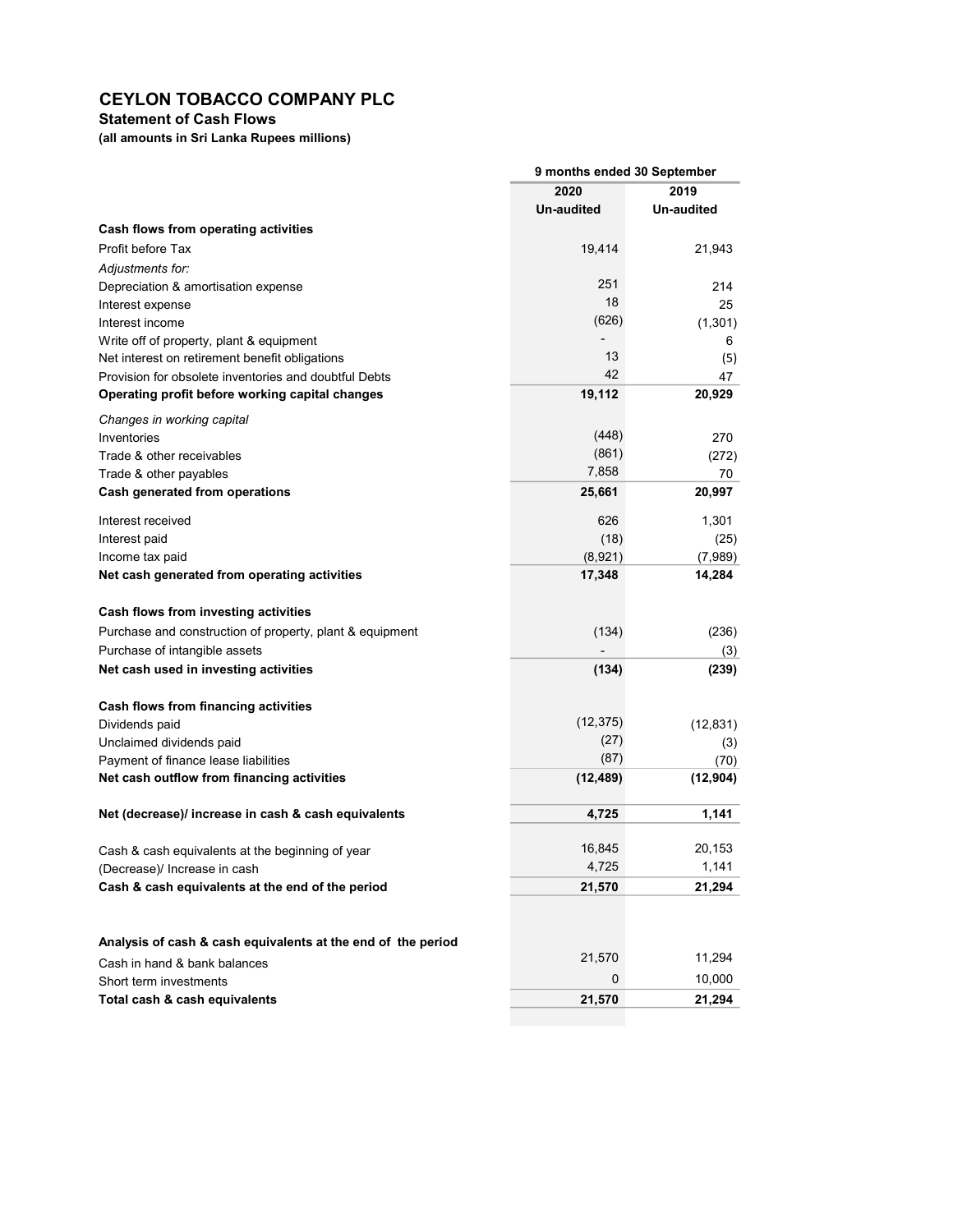### CEYLON TOBACCO COMPANY PLC Statement of Changes in Equity (all amounts in Sri Lanka Rupees millions)

|                                                                 | <b>Stated</b>  | <b>Retained</b>    | <b>Total</b>       |
|-----------------------------------------------------------------|----------------|--------------------|--------------------|
|                                                                 | capital        | earnings           |                    |
| Balance at 1 January 2019                                       | 1,873          | 3,486              | 5,359              |
| Profit for the period                                           |                | 13,257             | 13,257             |
| Other comprehensive income                                      |                | (46)               | (46)               |
| Total comprehensive income for the period                       |                | 13,211             | 13,211             |
| Transactions with owners of the Company, recognised directly in |                |                    |                    |
| equity                                                          |                |                    |                    |
| Write back of unclaimed dividends                               |                |                    |                    |
| Dividends                                                       |                | (10, 260)          | (10, 260)          |
| Total transactions with shareholders                            |                | (10, 260)          | (10, 260)          |
| Balance at 30 September 2019 (Unaudited)                        |                |                    |                    |
|                                                                 | 1.873          | 6,437              | 8,310              |
| Profit for the period                                           |                | 4,002              | 4,002              |
| Other comprehensive income                                      |                | (39)               | (39)               |
| Total comprehensive income for the period                       |                | 3,963              | 3,963              |
| Transactions with owners of the Company, recognised directly in |                |                    |                    |
| equity                                                          |                |                    |                    |
| Write back of unclaimed dividends                               |                | 30                 | 30                 |
| <b>Dividends</b><br><b>Total transactions with shareholders</b> |                | (7,680)<br>(7,650) | (7,680)<br>(7,650) |
|                                                                 |                |                    |                    |
| Balance at 31 December 2019 (Audited)                           | 1,873          | 2,750              | 4,623              |
|                                                                 |                |                    |                    |
| Balance at 1 January 2020                                       | 1,873          | 2,750              | 4,623              |
| Profit for the period                                           |                | 11,965             | 11,965             |
| Other comprehensive income                                      |                | (85)               | (85)               |
| Total comprehensive income for the period                       | $\blacksquare$ | 11,880             | 11,880             |
| Transactions with owners of the Company, recognised directly in |                |                    |                    |
| equity                                                          |                |                    |                    |
| Write back of unclaimed dividends                               |                |                    |                    |
| <b>Dividends</b>                                                | $\blacksquare$ | (8,641)            | (8,641)            |
| <b>Total transactions with shareholders</b>                     |                | (8,641)            | (8,641)            |
|                                                                 |                |                    |                    |
| Balance at 30 September 2020 (Unaudited)                        | 1,873          | 5,989              | 7,862              |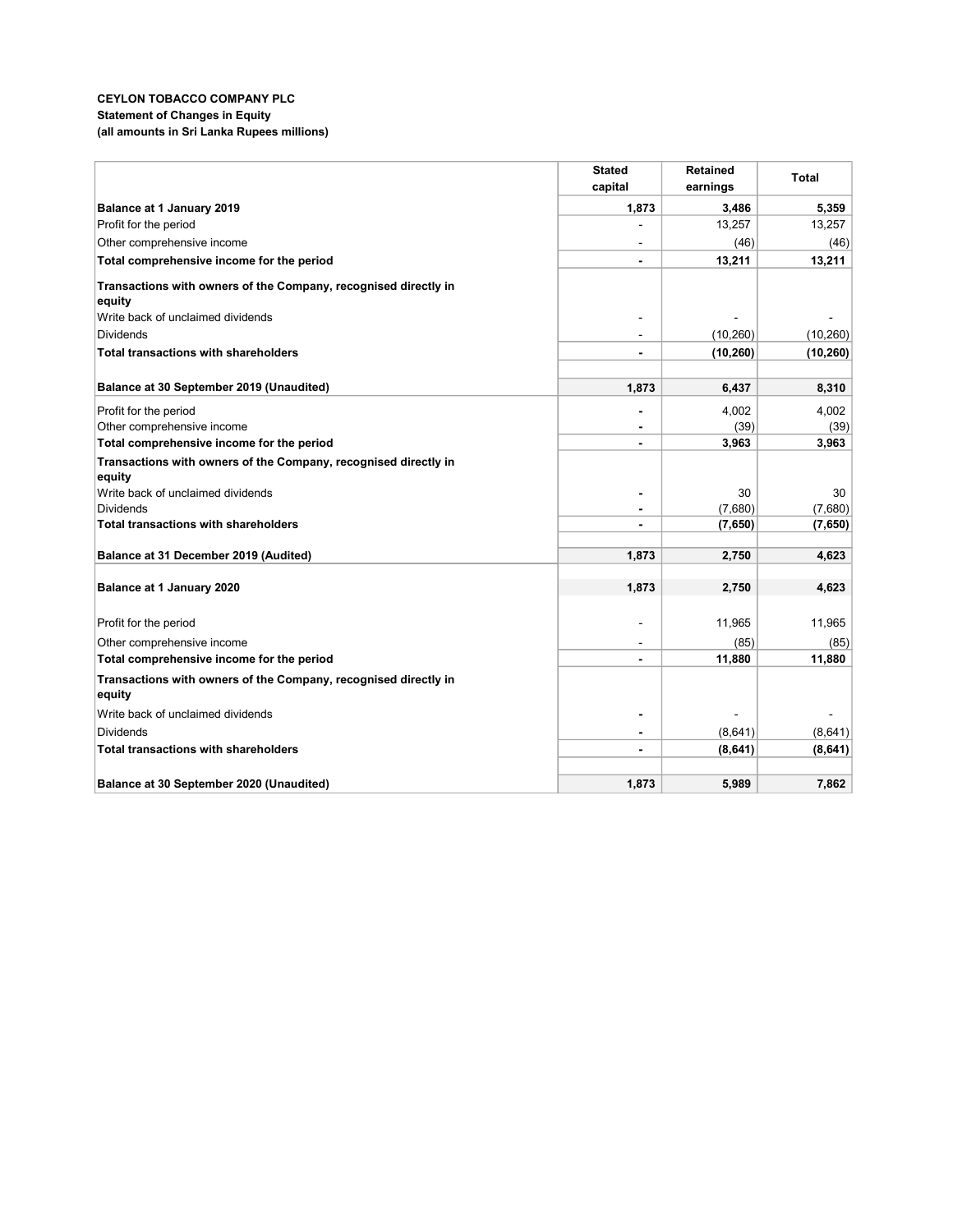#### Notes to the interim financial statements

#### 1 General information

Ceylon Tobacco Company PLC is a public limited liability Company domiciled in Sri Lanka. The principal operations of the Company are manufacturing, marketing and selling cigarettes. The registered office of business is 178, Srimath Ramanathan Mawatha, Colombo 15. The ultimate holding company of Ceylon Tobacco Company PLC is British American Tobacco PLC through British American Tobacco International Holdings BV.

#### 2 Basis of preparation

The condensed interim financial statements of Ceylon Tobacco Company PLC are for the nine months ended 30 September 2020. They have been prepared in accordance with LKAS 34 - Interim Financial Reporting. These interim financial statements have been prepared in accordance with the SLFRS standards and IFRIC interpretations issued and effective as at the time of preparing these statements. The condensed interim financial statements do not include all of the information required for full annual financial statements and have not been audited.

#### 3 Summary of significant accounting policies

The accounting policies adopted are consistent with those of the previous financial year. Further, new accounting standard SLFRS 16 - Leases has been adopted in the financial statements effective from 1 January 2019.

#### 4 Comparatives

Comparatives are provided for the same period last year and for the statement of financial position at the date 31 December 2019. Where necessary comparative figures have been reclassified to conform with the current year's presentation.

#### 5 Contingent Liabilities

There have been no material changes to the contingent assets or contingent liabilities since the last annual reporting period.

#### 6 Events Occurring after the reporting period

There were no material events that occurred after the reporting date that require adjustments or disclosure to the Financial Statements except the impact from COVID-19 pandemic, where a disclosure was made to Colombo Stock exchange (CSE) on 22nd April 2020.

#### 7 Market Price Per share

| For the 9 months ending 30 September, | 2020     | 2019     |
|---------------------------------------|----------|----------|
|                                       | Rs       | Rs       |
| Highest                               | 1.160.00 | 1.306.00 |
| Lowest                                | 875.00   | 1.100.10 |
| Last Traded                           | 966.90   | 1.109.20 |